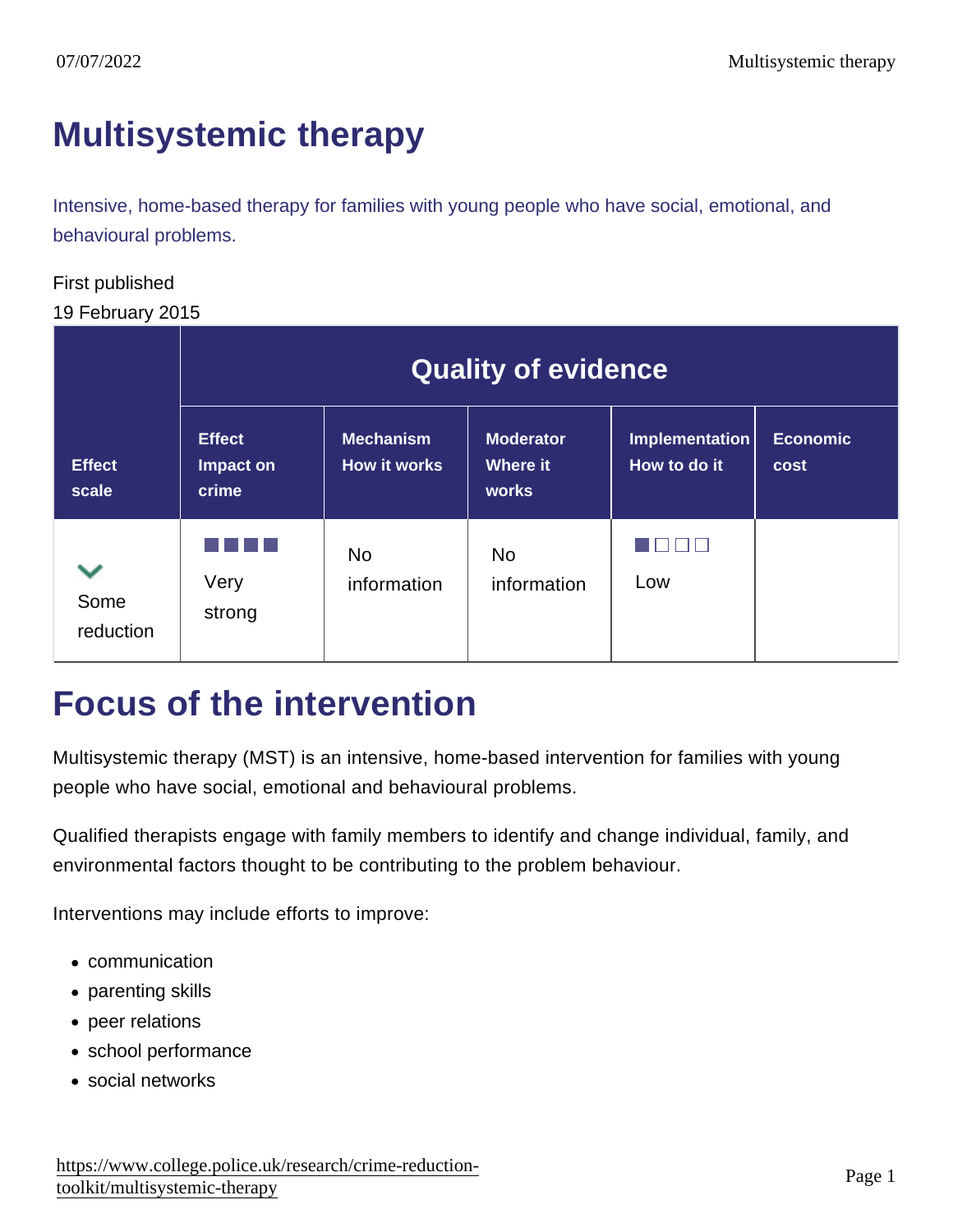This narrative is based on one review covering eight studies.

# Effect – how effective is it?

There is some evidence that the intervention has reduced crime, but overall, compared to the usual services offered to juvenile offenders, the intervention has not had a statistically significant effect on crime.

The overall results of this review are based on the findings from eight primary evaluations, although those regarding the primary outcome of intervention (arrest and reconviction rates) were based on only five.

Individuals allocated to MST were compared to those who received other forms of service, including individual therapy and usual services. Compared to the usual services offered to juvenile offenders, outcomes generally favoured those receiving MST, however.

Overall, there was no significant impact on outcomes related to criminal justice although some of the individual studies reviewed found a statistically significant effect.

- Two of the five studies found that the likelihood of arrest or conviction was significantly lower for those receiving MST.
- One of the five studies reported that the number of arrests was significantly lower for those on the MST programme.
- In the case of incarceration, one of three studies found that those who received MST were significantly less likely to be incarcerated.
- Two of the three studies found that those who had received MST served significantly shorter sentences.

#### How strong is the evidence?

The review was sufficiently systematic that most forms of bias that could influence the study conclusions can be ruled out.

Only eight studies were included in the review however, and the authors did not test whether the findings from unpublished studies differed from the overall conclusions discussed above. This is desirable as the findings from published and unpublished studies often differ.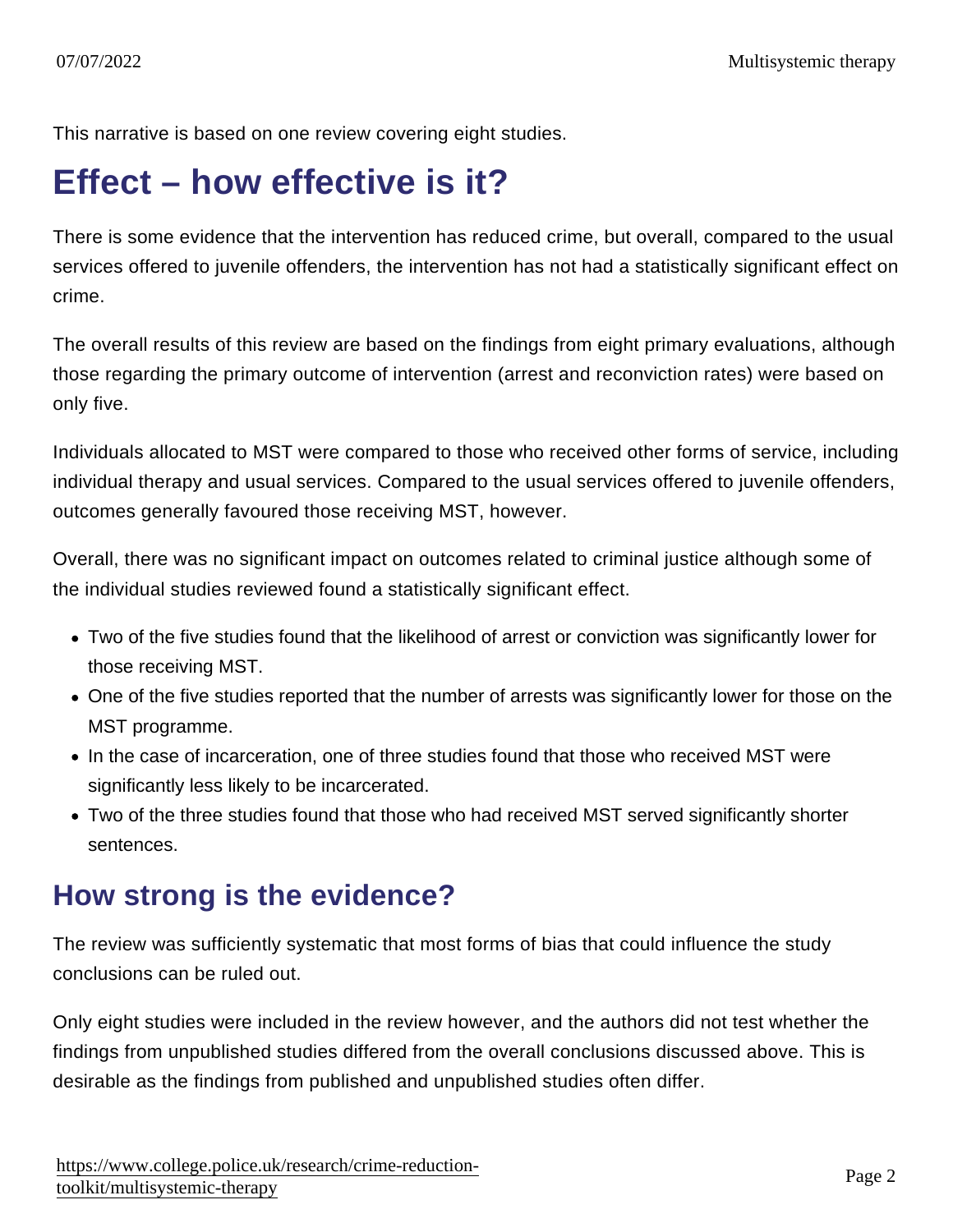# Mechanism – how does it work?

The review briefly discusses what MST is, bu?t does not discuss how it might work.???

### Moderators – in which contexts does it work best?

There was insufficient data in the primary evaluations to examine under what conditions or for what populations MST might work best.??

### Implementation – what can be said about implementing this initiative?

MST programmes are delivered by teams licensed by the organisation [MST Services.](https://www.mstservices.com/)

Quality assurance procedures are used to check that programmes are delivered and followed as intended. These include staff training, weekly case consultation and the use of research-validated instruments.

The authors of the review on which this summary is based note that for the primary evaluations reviewed, the average hours of direct contact between MST therapists and family members varies between 23 and 92 hours.

MST does not have a unique set of interventions but is multifaceted and draws on treatments from problem-focused treatment models. Therefore while the general principles might be replicated, there is no universal model.

### Economic considerations – how much might it cost?

There is no economic analysis in the review, but the authors highlight two sources of data regarding the costs of implementation.

1. Aos and colleagues (2001) estimate that the net direct cost of the program was \$4,743 per participant.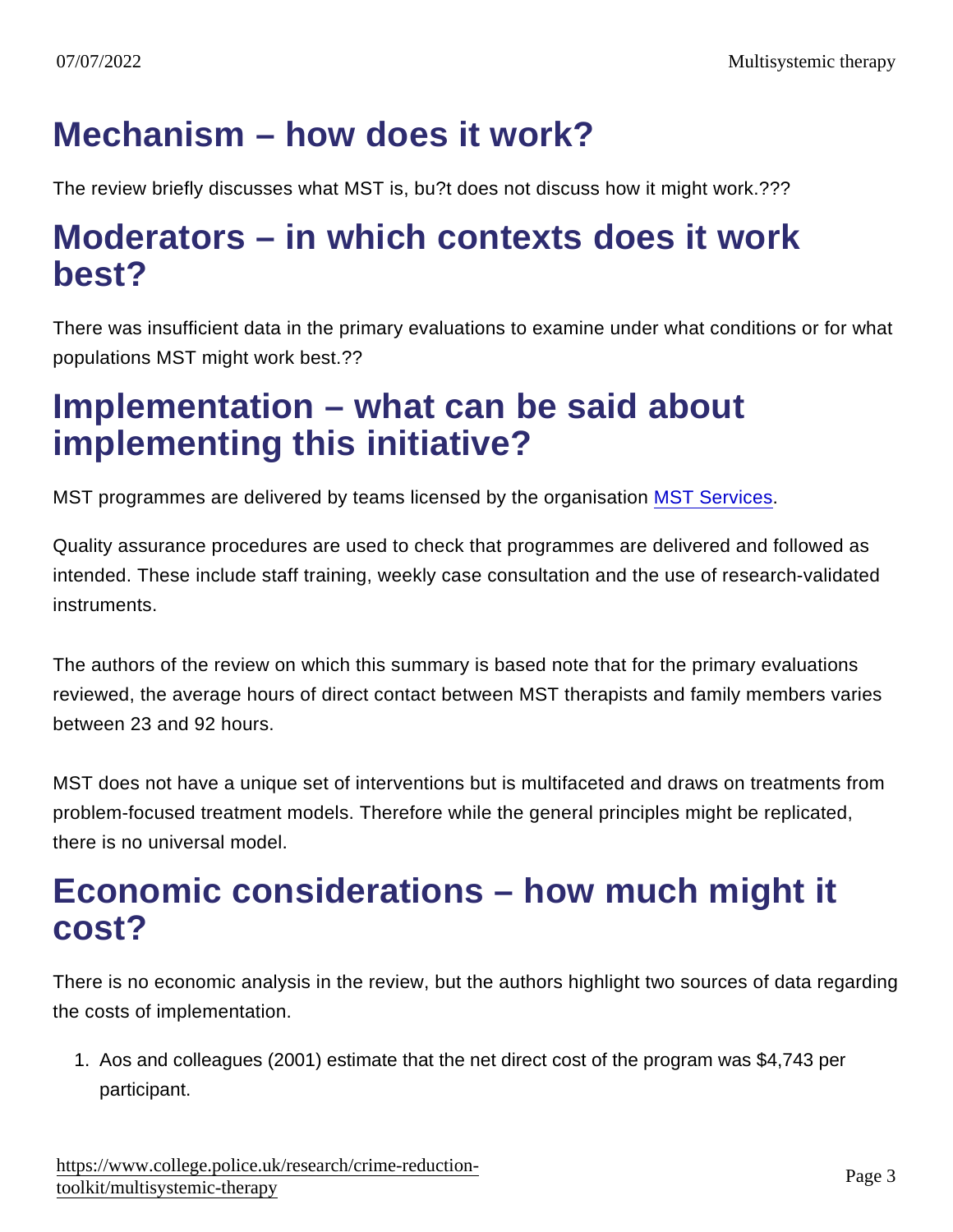2. Unpublished data provided by Leschied (2002) suggests a cost of between \$6-7,000 per case under non-research conditions. A recent estimate of the cost of implementation was produced by the Washington State Institute for Public Policy specifically for Washington State. The estimate was \$7,576 in 2013 dollars.

# General considerations

- In addition to the crime related outcomes, the authors reviewed the impact of MST on a range of non-crime psycho-social outcomes including peer-relations (based on three studies), social competence (based on three studies), and family functioning (based on five studies). They found no significant effects of MST.
- The authors note that the reviewed evaluations varied in important ways including the duration of the follow-up periods used to assess conviction rates for example, which risks making comparisons difficult.
- The licensing authority associated with the delivery of MST is based in the USA, although studies included in the final review were from Canada and Norway.
- Serious doubts have been raised as to whether MST can be replicated faithfully in other settings, away from the direct control of programme developers (Farrington and Welsh, 2003; Baldwin and others, 2012).

# **Summary**

Considering the studies overall, there was no evidence of a reduction in crime. However, some individual studies showed decreases in the likelihood of arrest or conviction, the number of arrests, the likelihood of incarceration or the length of sentence.

# Reviews

#### Reference

• Littell, J.H., Campbell, M., Green, S., Toews, B. (2005) [Multisystemic Therapy for social,](https://library.college.police.uk/HeritageScripts/Hapi.dll/relatedsearch?SearchTerm=~[!E1520]~&PlainTerm=E1520&Dispfmt=F) [emotional, and behavioral problems in youth aged 10-17](https://library.college.police.uk/HeritageScripts/Hapi.dll/relatedsearch?SearchTerm=~[!E1520]~&PlainTerm=E1520&Dispfmt=F) . Cochrane Database of Systematic